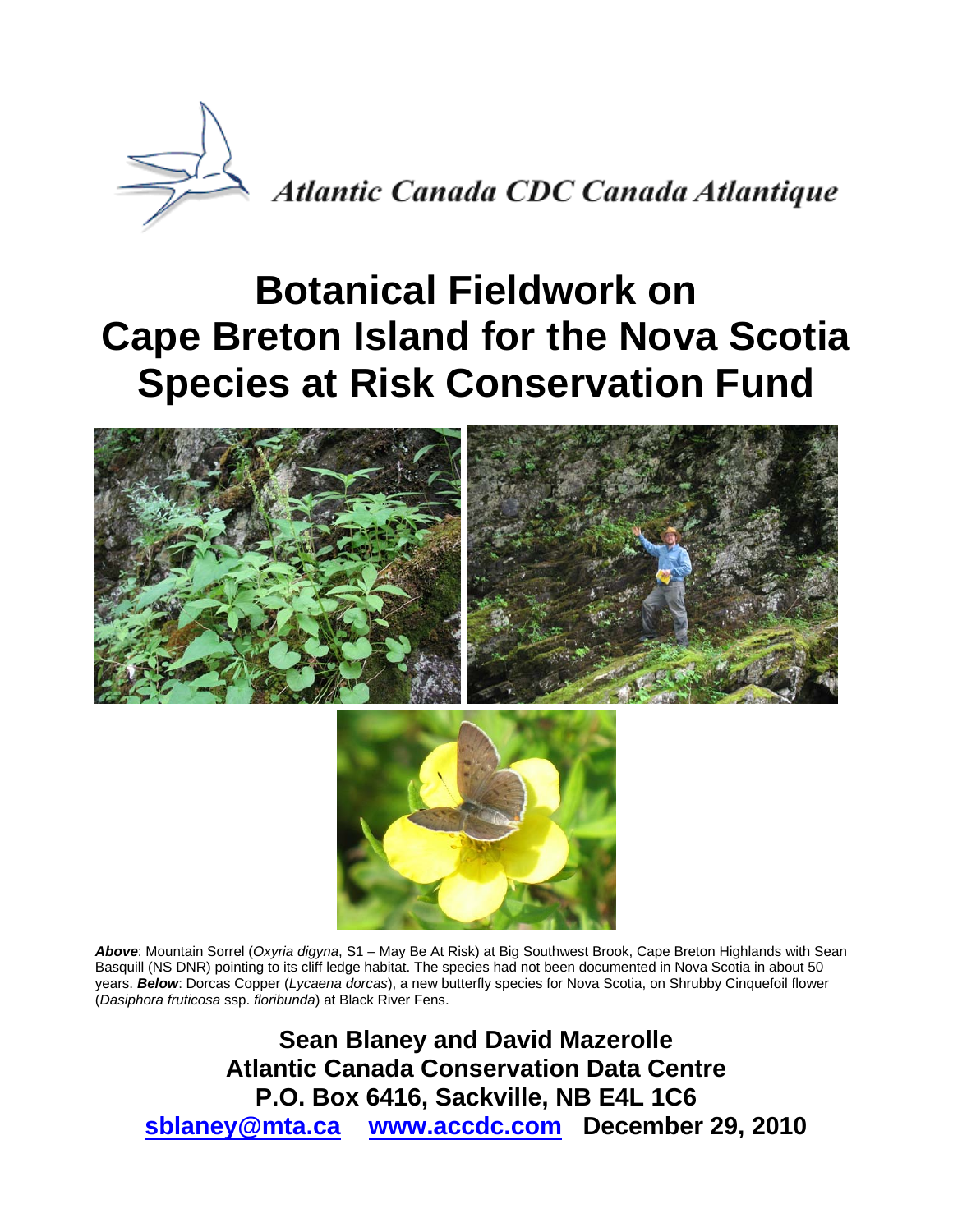## **Introduction**

This project attempted to precisely locate high priority areas for conservation in southwestern Cape Breton Island and to document sites of rare plant significance in the central part of Cape Breton Highlands National Park, especially the Arctic disjunct species that had been documented on Big Southwest Brook in the 1950s and 1960s but which had not been seen since and for which locations were not precisely known. Our 2010 work in southwestern Cape Breton builds upon the extensive work we conducted for the Nova Scotia Crown Share Land Legacy Trust in 2009 on River Inhabitants, River Denys, Mabou River, Southwest Mabou River, Mull River and Middle River, as well as an upland site on Skye Glen Mountain just north of Whycocomagh.

Existing protected areas in southwestern Cape Breton (here referring to the area south and west of the Margaree and Middle Rivers) are limited to three: Trout Brook Wilderness Area (2875 ha), Bornish Hill Nature Reserve (960 ha), and MacFarlane Woods Nature Reserve (132 ha). Thus most of the significant community types present in the region are unprotected or are protected only to a limited extent. This is especially true of the species and communities of calcareous river valleys where there is limited public land, where agricultural impacts are greatest, and where there are often high concentrations of rare and highly threatened plant species.

Southwest Cape Breton Island and the Cape Breton Highlands were fairly extensively surveyed for plants by Chalmers Smith and collaborators in the 1950s. In southwest Cape Breton, they documented an exceptional suite of rare species (often with southern affinities) associated with calcareous (basic soil) fen, floodplain forest, river shores, cliffs, marshes and estuaries. In the Cape Breton Highlands, they, and Hal Hinds in the early 1980s, documented concentrations of disjunct Arctic and boreal plants in cool microclimate sites associated with deep ravines, as well as some species associated with rich, cool deciduous and mixed forests. Most of these northern species are not known from any other parts of Nova Scotia.

Aside from work by the AC CDC in 2001 and 2009, there has been little detailed botanical fieldwork in southwest Cape Breton and in the Cape Breton Highlands since the late 1950s and early 1980s respectively. Any existing rare plant records for the areas surveyed in 2010 were thus primarily 30 to 50 or more years old, not precisely located, and were only questionably persistent at present. These old and imprecise records give only limited direction as to which parcels of land would provide the greatest conservation value, but they clearly show that the areas are highly provincially significant for rare plants.

Data from the 2010 project will be permanently maintained in the Atlantic Canada Conservation Data Centre's database and will be made available to Nova Scotia Department of Natural Resources, Parks Canada, nature trusts and Nature Conservancy.

## **Methods**

Fieldwork was conducted over 7 calendar days between July 14, 2010 and July 23, 2010. AC CDC botanists Sean Blaney and David Mazerolle each spent approximately 13 7.5 hour person days on fieldwork and approximately 7 days on data processing and reporting. We were assisted by Sean Basquill and Lawrence Benjamin of the Nova Scotia Department of Natural Resources on three field days at the Cape Breton Highlands site. Table 1 indicates field days and observers at each site. Figure 1 maps general locations of survey sites and Figures 2 to Figure 4 map precise areas covered in each site. Each AC CDC botanist kept GPS units on while in the field to precisely record area covered. We compiled full vascular plant species lists with a general abundance ranking for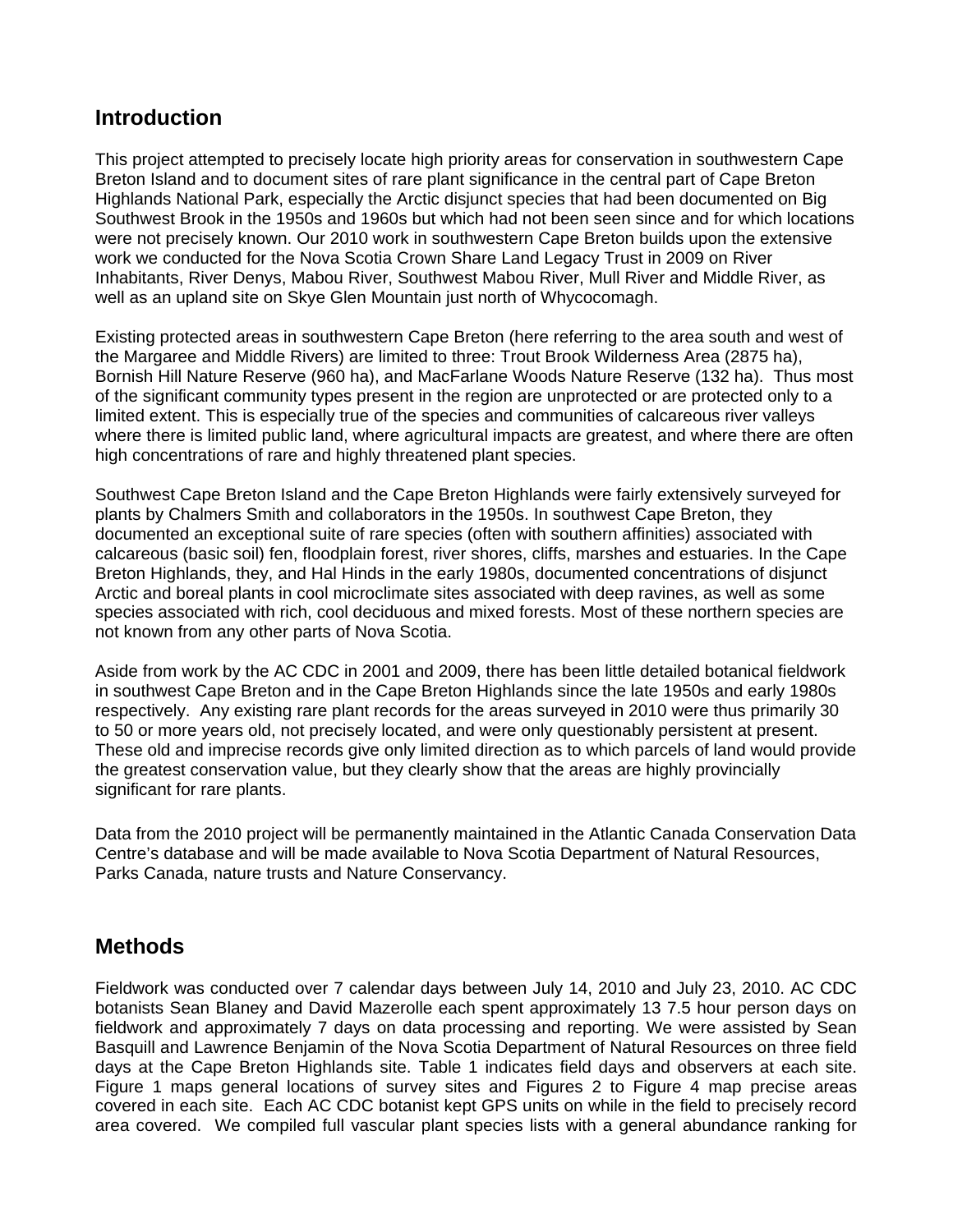every species at each site. The following four qualifiers were used to characterize the relative onsite abundance of species: *rare* – present in small numbers at very few locations; *uncommon* – present at roughly four or five sites in small numbers or one or two sites in large numbers; *fairly common* – widespread at the site but generally not in very large numbers; *common* – widespread at the site and present in large numbers.

For provincially rare species (those species with provincial status ranks, or S-ranks, of S1 to S3S4; S-ranks defined at [www.natureserve.org/explorer/ranking.htm#globalstatus\)](http://www.natureserve.org/explorer/ranking.htm#globalstatus), we recorded locations by GPS, along with information on population size and extent, habitat and associated species. The S-ranks used were those as of summer 2010. It should be noted that Nova Scotia S-ranks are in the process of an extensive revision, with many species set to be revised to less-rare ranks and a few species revised to more-rare ranks, but that most rank revisions are not yet finalized as of December 2010. A majority of rare species were also documented by voucher specimens that will be deposited at the E.C. Smith Herbarium (ACAD) at Acadia University and the Nova Scotia Museum of Natural History Herbarium (NSPM) in Halifax. All species data (species lists by site with generalized locations and precisely documented rare species' records and non-rare species specimen records) will be permanently documented in the Atlantic Canada Conservation Data Centre database.

In addition to vascular plant data, Sean Blaney collected location data for provincially rare or COSEWIC-listed birds when they were detected and collected data on breeding status of all bird species during July fieldwork. These data have been entered into the Maritimes Breeding Bird Atlas database. Sean Blaney also a few moss specimens from various field sites. These specimens will be identified by bryologist Bruce Bagnell of Nauwigewauk, New Brunswick and will be deposited in the New Brunswick Museum Herbarium (NBM).

### **Results**

#### **Rare vascular plant species**

Across all sites, we recorded 65 provincially rare vascular plant species, 73 rare species x survey site combinations (a conservative estimate of the number of Element Occurrences) and we documented a total of 627 rare plant locations by GPS (one Element Occurrence can be made up of many documented locations, as when a species occurs frequently but discontinuously along a stretch of shoreline). Table 1 lists rare species locations by survey site. Rare species included 15 extremely rare (S1, S1? or S1S2 ranked) species, 24 very rare (S2, S2? or S2S3 ranked) species, and 26 uncommon (S3, S3? or S3S4 ranked) species. Under NS DNR General Status Ranks, the 65 rare species included 20 Red (May Be At Risk) species, 26 Yellow (Sensitive) species, 17 Secure (Green) species and 2 Undetermined species.

The highest diversity of rare plant species by site was at the Cape Breton Highlands, where we found 270 locations of 33 rare species during our three field days. These included 62 locations of 7 species ranked S1, S1S2 or S1S3, 63 locations of 13 species ranked S2 or S2S3 and 145 locations of 13 species ranked S3 or S3S4. Under NS DNR ranks this amounted to 70 locations of 8 species ranked Red (May Be At Risk), 113 locations of 17 species ranked Yellow (Sensitive), 83 locations of 8 species ranked Green (Secure) and 4 locations of one species ranked Undetermined.

Second highest diversity of rare plant species by site was at the Black River Fens (during only a single day of fieldwork), where we found 54 locations of 5 species ranked S1 or S1S2, 63 locations of 7 species ranked S2 or S2S3 and 61 locations of 8 species ranked S3 or S3S4. Under NS DNR General Status Ranks these records amounted to 83 locations of 7 species ranked Red (May Be At Risk), 74 locations of 8 species ranked Yellow (Sensitive) and 35 locations of 5 species ranked Green (Secure).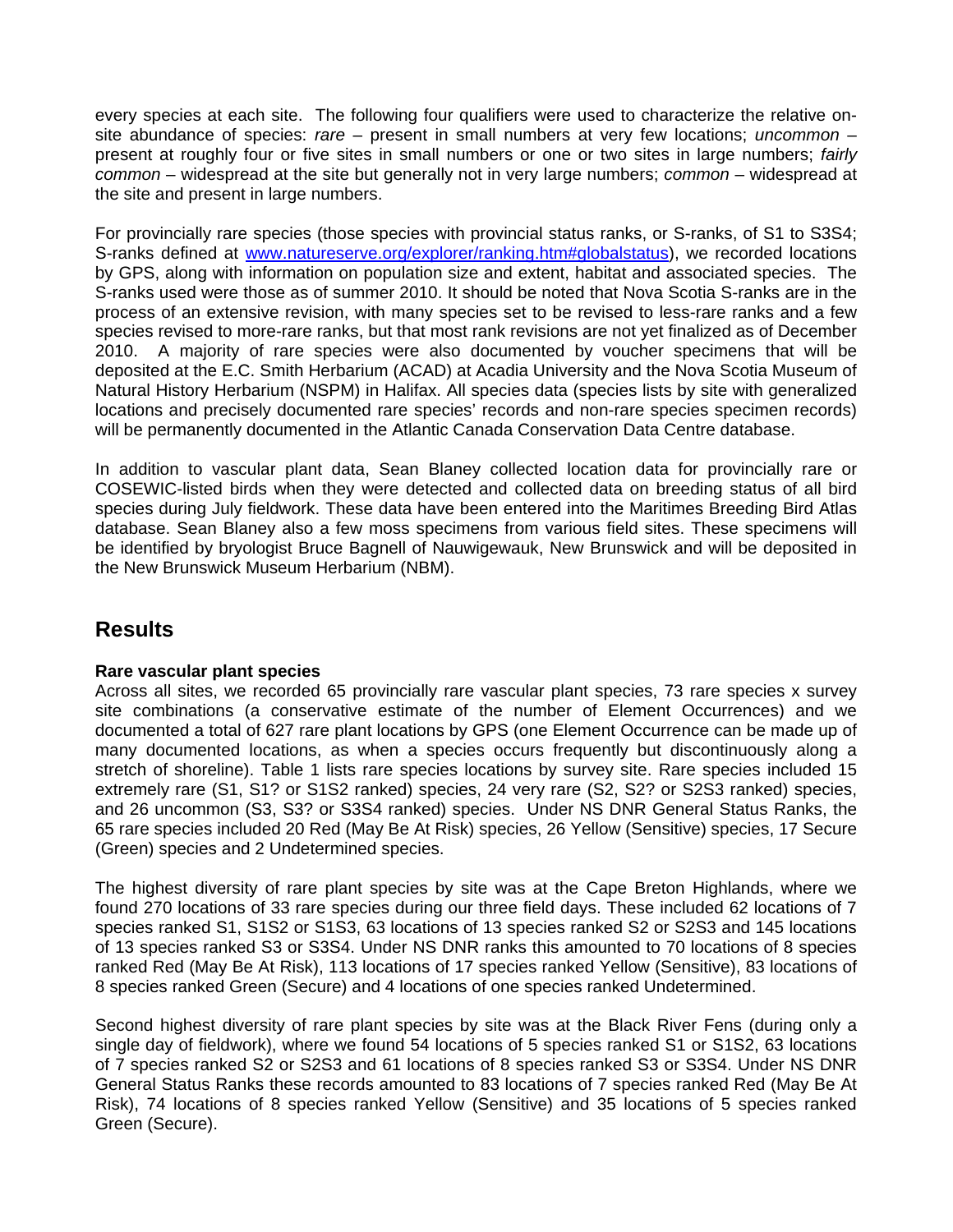The Northeast Margaree River (two days of fieldwork) was next richest in rare plants with 144 locations of 12 species, including 7 locations of two S1 species, 35 locations of six S2 or S2S3 species and 102 locations of four S3 or S3S4 species. Under NS DNR ranks, these amounted to 20 locations of four Red (May Be At Risk) species, 24 locations of four Yellow (Sensitive) species, and 100 locations of three Green (Secure) species.

The River Inhabitants site was the least diverse for rare species with 34 locations of 7 rare plant species, including 5 locations of two species ranked S1 or S1?, 7 locations of two species ranked S2S3 and 8 locations of 3 species ranked S3 or S3S4. Under NS DNR ranks, these amounted to 3 locations of one Red (May Be At Risk) species, 5 locations of one Yellow (Sensitive) species, 8 locations of three Green (Secure) species and 4 locations of two species ranked Undetermined.

#### **Rare Animal Species**

Although not the focus of our fieldwork, we made one very significant butterfly discovery, documenting the first Nova Scotia record of the Dorcas Copper (*Lycaena dorcas*) at the Black River Fens (Figure 6). Numerous individuals, including mated pairs, were found within rich, open fen habitats over an area about 2 km long. This species is known from western New Brunswick [where it is represented by a narrow endemic subspecies called Clayton's Copper (*Lycaena dorcas claytoni*)] that is restricted to New Brunswick and Maine and from across Canada from Yukon to eastern Newfoundland south of the tundra, but the occurrence at the Black River Fens is at 300 km to 500 km disjunct from the next nearest known population. We collected one specimen and took one photograph to document the population, but a larger collection of specimens will be required to determine whether the Nova Scotia population represents the nominate subspecies *Lycaena dorcas dorcas*, the Clayton's Copper subspecies *L. d. claytonii*, or (given the extremely disjunct nature of the occurrence), an undescribed subspecies. The species uses Shrubby Cinquefoil (*Dasiphora fruticosa* ssp. *floribunda*; =*Potentilla fruticosa*), which is a co-dominant shrub species over much of the open fens at Black River, as its larval foodplant.

In addition to rare vascular plant and moss data, we documented eight locations of COSEWIC Threatened bird species: two locations for Canada Warbler at the Black River Fens, where breeding was confirmed in two sites; four locations for single Olive-sided Flycatcher in suitable breeding habitat (Cape Breton Highlands, 2 locations in Black River Fens, Northeast Margaree River), one location for Common Nighthawk in suitable breeding habitat (on the River Inhabitants), and one location for Chimney Swift, with a pair in suitable breeding habitat. Other provincially tracked birds recorded included a Bank Swallow colony in a natural riverbank site on the Northeast Margaree River, and an agitated pair of Greater Yellowlegs plus multiple individuals in suitable habitat for Pine Grosbeak, Fox Sparrow and Blackpoll Warbler in the Cape Breton Highlands. All breeding bird records have been entered into the Maritimes Breeding Bird Atlas data set.

### **Discussion**

Our 2010 fieldwork made a very important contribution to the understanding of rare plant distribution and status in Nova Scotia. It was highly successful in rediscovering and precisely documenting provincially unique or extremely rare plant species, in documenting new locations of rare plants and in providing important insights into the provincial status of many rare plant species which will be valuable in revising status ranks in the future. In addition to our plant records, we found one new butterfly for the province of Nova Scotia and numerous provincially tracked bird species. The data collected during this project will be permanently maintained in the Atlantic Canada Conservation Data Centre database and collectively these records will be important in guiding future conservation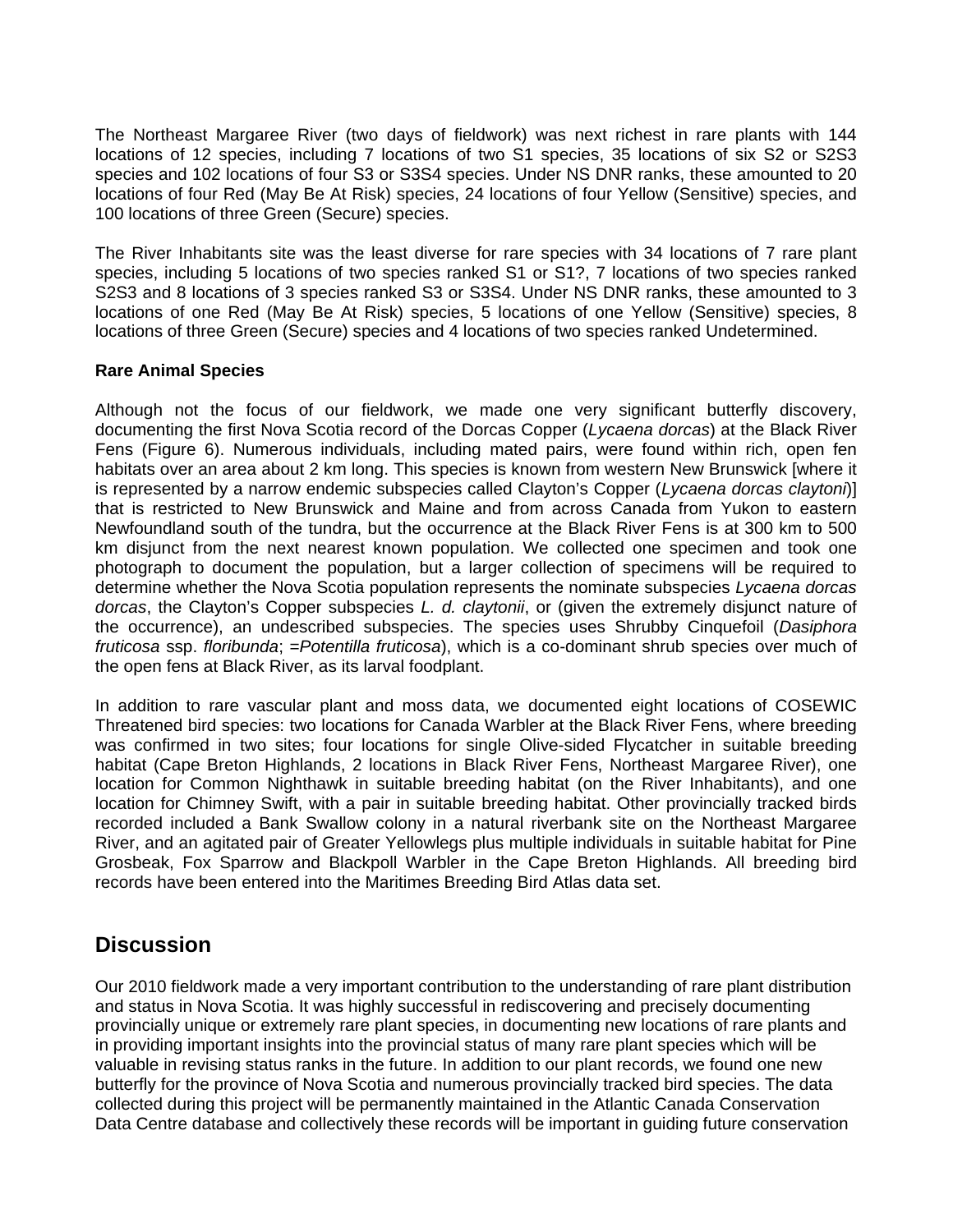and management efforts in and around the study areas. We greatly appreciate the support of the Nova Scotia Species at Risk Conservation Fund that allowed us to undertake this work.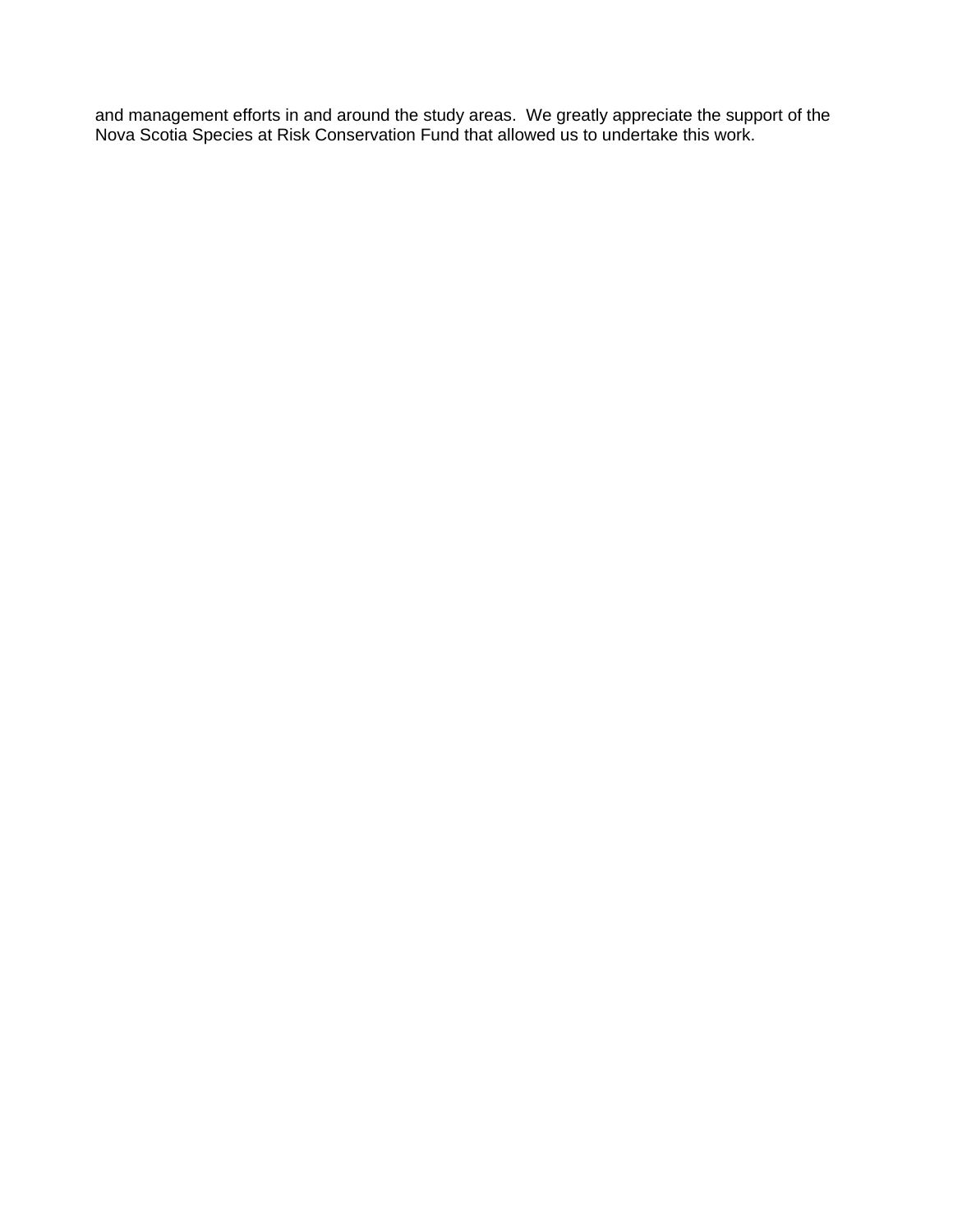**Table 1.** Number of observations of each rare species by survey site, with AC CDC (S-ranks) and NS DNR (General Status or GS Ranks) status ranks.

|                                       |                              |                               |                |                         | # Locations by Survey Site |                    |                   |                |
|---------------------------------------|------------------------------|-------------------------------|----------------|-------------------------|----------------------------|--------------------|-------------------|----------------|
|                                       |                              | S-                            |                | <b>Black River Fens</b> | Cape Breton<br>Highlands   | Northeast Margaree | River Inhabitants |                |
| <b>Species</b>                        | <b>Common Name</b>           | rank                          | <b>GS Rank</b> |                         |                            |                    |                   | TOTAL          |
| Agrimonia gryposepala                 | Tall Hairy Groovebur         | S <sub>3</sub>                | Secure         |                         |                            | 48                 |                   | 48             |
| Angelica atropurpurea                 | Great Angelica               | S3S4                          | Secure         | 13                      |                            |                    | 5                 | 18             |
| Asclepias incarnata                   | Swamp Milkweed               | S <sub>3</sub>                | Secure         | 14                      |                            |                    |                   | 14             |
| Asplenium trichomanes-ramosum         | Green Spleenwort             | S <sub>2</sub>                | Sensitive      |                         | 4                          |                    |                   | 4              |
| Betula pumila                         | Swamp Birch                  | <b>S2S3</b>                   | Sensitive      | 5                       | 2                          |                    |                   | 7              |
| Carex atratiformis                    | <b>Black Sedge</b>           | S <sub>2</sub>                | Sensitive      |                         | 1                          |                    |                   | 1              |
| Carex bebbii                          | Bebb's Sedge                 | S1S2                          | May Be At Risk | $\mathbf{1}$            |                            |                    |                   | 1              |
| Carex capillaris                      | Hair-Like Sedge              | S <sub>2</sub>                | Sensitive      |                         | 5                          |                    |                   | 5              |
| Carex cryptolepis                     | Northeastern Sedge           | S3?                           | Secure         |                         | $\overline{2}$             |                    |                   | $\mathbf 2$    |
| Carex eburnea                         | <b>Ebony Sedge</b>           | S <sub>3</sub>                | Sensitive      |                         | 2                          |                    |                   | $\overline{2}$ |
| Carex viridula var. elatior           | A Sedge                      | S <sub>1</sub>                | May Be At Risk | 11                      |                            |                    |                   | 11             |
| Carex wiegandii                       | Wiegand's Sedge              | S <sub>1</sub>                | May Be At Risk |                         | 36                         |                    |                   | 36             |
| Caulophyllum thalictroides            | <b>Blue Cohosh</b>           | S <sub>2</sub>                | May Be At Risk |                         |                            | 4                  |                   | 4              |
| Cinna arundinacea                     | <b>Stout Wood Reed-Grass</b> | S <sub>1</sub>                | May Be At Risk |                         |                            |                    | 3                 | 3              |
| Coeloglossum viride var.<br>virescens | Long-Bract Green Orchis      | S <sub>2</sub> S <sub>3</sub> | May Be At Risk |                         | 6                          |                    |                   | 6              |
| Cryptogramma stelleri                 | Fragile Rockbrake            | S <sub>1</sub>                | May Be At Risk |                         | 1                          |                    |                   | 1              |
| Cypripedium parviflorum               | Small Yellow Lady's-Slipper  | S2S3                          | Sensitive      |                         | $\mathbf{1}$               | 1                  |                   | $\mathbf 2$    |
| Cypripedium reginae                   | Showy Lady's-Slipper         | S <sub>2</sub>                | May Be At Risk | 26                      |                            |                    |                   | 26             |
| Cystopteris laurentiana               | Laurentian Bladder Fern      | S <sub>1</sub>                | May Be At Risk |                         | 11                         |                    |                   | 11             |
| Eleocharis quinqueflora               | Few-Flower Spikerush         | S <sub>2</sub>                | May Be At Risk | 3                       |                            |                    |                   | 3              |
| Elymus wiegandii                      | Wiegand's Wild Rye           | S <sub>1</sub>                | May Be At Risk |                         |                            | 5                  |                   | 5              |
| Epilobium hornemannii                 | Hornemann Willow-Herb        | S <sub>3</sub>                | Sensitive      |                         | 5                          |                    |                   | 5              |
| Epilobium strictum                    | Downy Willow-Herb            | S <sub>3</sub>                | Sensitive      | 4                       |                            |                    |                   | 4              |
| Equisetum hyemale var. affine         | Scouring Rush                | S3S4                          | Secure         |                         |                            | 3                  |                   | 3              |
| Equisetum pratense                    | Meadow Horsetail             | S <sub>2</sub>                | Sensitive      |                         |                            | 2                  |                   | $\mathbf{2}$   |
| Erigeron hyssopifolius                | Daisy Fleabane               | S <sub>3</sub>                | Sensitive      |                         | 17                         |                    |                   | 17             |
| Fraxinus nigra                        | <b>Black Ash</b>             | S <sub>2</sub> S <sub>3</sub> | Sensitive      | 1                       | $\overline{2}$             | 2                  |                   | 5              |
| Galium kamtschaticum                  | <b>Boreal Bedstraw</b>       | S <sub>3</sub>                | Secure         |                         | 37                         |                    |                   | 37             |
| Galium labradoricum                   | Bog Bedstraw                 | S <sub>2</sub>                | Sensitive      | 23                      |                            |                    |                   | 23             |
| Geocaulon lividum                     | Northern Comandra            | S <sub>3</sub>                | Sensitive      |                         | 5                          |                    |                   | 5              |
| Goodyera oblongifolia                 | Giant Rattlesnake-Plantain   | S <sub>3</sub>                | Sensitive      |                         | 7                          |                    |                   | 7              |
| Hieracium robinsonii                  | Robinson's Hawkweed          | S <sub>2</sub>                | Sensitive      |                         | 24                         |                    |                   | 24             |
| Huperzia appalachiana                 | Appalachian Fir-Clubmoss     | S <sub>1</sub> S <sub>3</sub> | Undetermined   |                         | 4                          |                    |                   | 4              |
| Juncus trifidus                       | <b>Highland Rush</b>         | S <sub>2</sub>                | Sensitive      |                         | 1                          |                    |                   | 1              |
| Laportea canadensis                   | Wood Nettle                  | S <sub>3</sub>                | Sensitive      | $\overline{2}$          |                            | 2                  |                   | 4              |
| Lilium canadense                      | Canada Lily                  | S2S3                          | Sensitive      |                         |                            |                    | 5                 | 5              |
| Liparis loeselii                      | Loesel's Twayblade           | S3S4                          | Secure         | 1                       |                            |                    |                   | 1              |
| Lobelia kalmii                        | Kalm's Lobelia               | S <sub>1</sub>                | May Be At Risk | 6                       |                            |                    |                   | 6              |
| Luzula parviflora                     | Small-Flowered Wood-Rush     | S3S4                          | Secure         |                         | 21                         |                    |                   | 21             |
| Osmorhiza longistylis                 | Smoother Sweet-Cicely        | S <sub>2</sub>                | May Be At Risk |                         |                            | 9                  |                   | 9              |
| Oxyria digyna                         | <b>Mountain Sorrel</b>       | S <sub>1</sub>                | May Be At Risk |                         | 6                          |                    |                   | 6              |
| Platanthera grandiflora               | Large Purple-Fringe Orchis   | S <sub>3</sub>                | Secure         |                         |                            |                    | 3                 | 3              |
| Platanthera orbiculata                | Large Roundleaf Orchid       | S <sub>3</sub>                | Secure         |                         | 1                          |                    |                   | 1              |
| Polygonum robustius                   | <b>Stout Smartweed</b>       | S3S4                          | Secure         | 6                       |                            |                    |                   | 6              |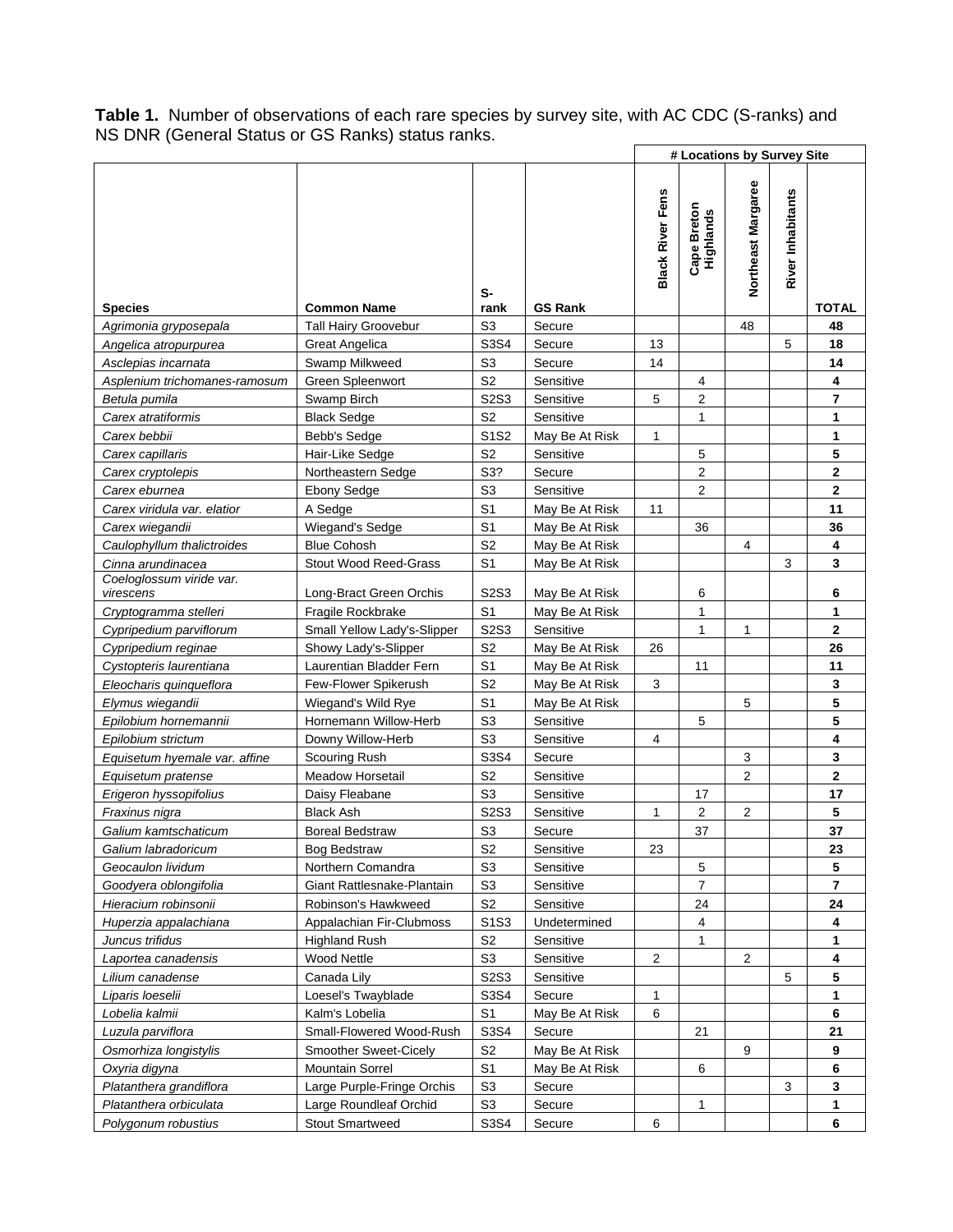|                                         |                                 |                               |                |                         | # Locations by Survey Site |                    |                   |                |
|-----------------------------------------|---------------------------------|-------------------------------|----------------|-------------------------|----------------------------|--------------------|-------------------|----------------|
| <b>Species</b>                          | <b>Common Name</b>              | S-<br>rank                    | <b>GS Rank</b> | <b>Black River Fens</b> | Cape Breton<br>Highlands   | Northeast Margaree | River Inhabitants | <b>TOTAL</b>   |
| Proserpinaca palustris                  | Marsh Mermaid-Weed              | S <sub>3</sub>                | Secure         |                         |                            |                    | 1                 | 1              |
| Pyrola asarifolia                       | Pink Wintergreen                | S <sub>3</sub>                | Secure         | 1                       | 12                         |                    |                   | 13             |
| Pyrola minor                            | Lesser Wintergreen              | S <sub>2</sub>                | Sensitive      |                         | $\overline{4}$             |                    |                   | 4              |
| Rhamnus alnifolia                       | Alderleaf Buckthorn             | S <sub>3</sub>                | Sensitive      | 34                      |                            |                    |                   | 34             |
| Salix candida                           | <b>Hoary Willow</b>             | S <sub>1</sub>                | May Be At Risk | 29                      |                            |                    |                   | 29             |
| Salix pedicellaris                      | <b>Bog Willow</b>               | S <sub>2</sub>                | Sensitive      | $\overline{4}$          |                            |                    |                   | 4              |
| Sanguinaria canadensis                  | <b>Bloodroot</b>                | S3S4                          | Secure         |                         |                            | 49                 |                   | 49             |
| Saxifraga aizoides                      | Yellow Mountain Saxifrage       | S <sub>1</sub>                | May Be At Risk |                         | 3                          |                    |                   | 3              |
| Schizaea pusilla                        | Curly-Grass Fern                | S <sub>3</sub>                | Secure         |                         | 9                          |                    |                   | 9              |
| Solidago multiradiata                   | Alpine Goldenrod                | S <sub>1</sub> S <sub>2</sub> | May Be At Risk |                         | $\mathbf{1}$               |                    |                   | 1              |
| Stuckenia filiformis                    | <b>Slender Pondweed</b>         | S2S3                          | Undetermined   |                         |                            |                    | 2                 | $\mathbf{2}$   |
| Triantha glutinosa                      | Sticky False-Asphodel           | S <sub>1</sub>                | May Be At Risk | $\overline{7}$          |                            |                    |                   | $\overline{7}$ |
| Triglochin gaspensis                    | Gaspe Peninsula Arrow-<br>Grass | S <sub>1</sub> ?              | Undetermined   |                         |                            |                    | $\overline{2}$    | $\mathbf{2}$   |
| Triosteum aurantiacum                   | Coffee Tinker's-Weed            | S <sub>2</sub>                | Sensitive      |                         |                            | 17                 |                   | 17             |
| <b>Trisetum melicoides</b>              | <b>Purple False Oats</b>        | S <sub>1</sub>                | May Be At Risk |                         |                            | $\overline{2}$     |                   | $\mathbf{2}$   |
| Trisetum spicatum                       | <b>Narrow False Oats</b>        | S3S4                          | Secure         |                         | 1                          |                    |                   | 1              |
| Vaccinium boreale                       | Northern Blueberry              | S <sub>2</sub>                | May Be At Risk |                         | 6                          |                    |                   | 6              |
| Vaccinium caespitosum                   | Dwarf Blueberry                 | S <sub>2</sub>                | Sensitive      |                         | 6                          |                    |                   | 6              |
| Veronica serpyllifolia ssp.<br>humifusa | Thyme-Leaved Speedwell          | S2S3                          | Sensitive      |                         | 1                          |                    |                   | 1              |
| Viburnum edule                          | Squashberry                     | S <sub>3</sub>                | Sensitive      |                         | 26                         |                    |                   | 26             |
| Viola nephrophylla                      | Northern Bog Violet             | S <sub>2</sub>                | Sensitive      | $\mathbf{1}$            |                            |                    |                   | 1              |
| Total # Rare Spp x Site                 |                                 |                               |                | 20                      | 33                         | 12                 | $\overline{7}$    | 72             |
| <b>Total Locations</b>                  |                                 |                               |                | 192                     | 270                        | 144                | 21                | 627            |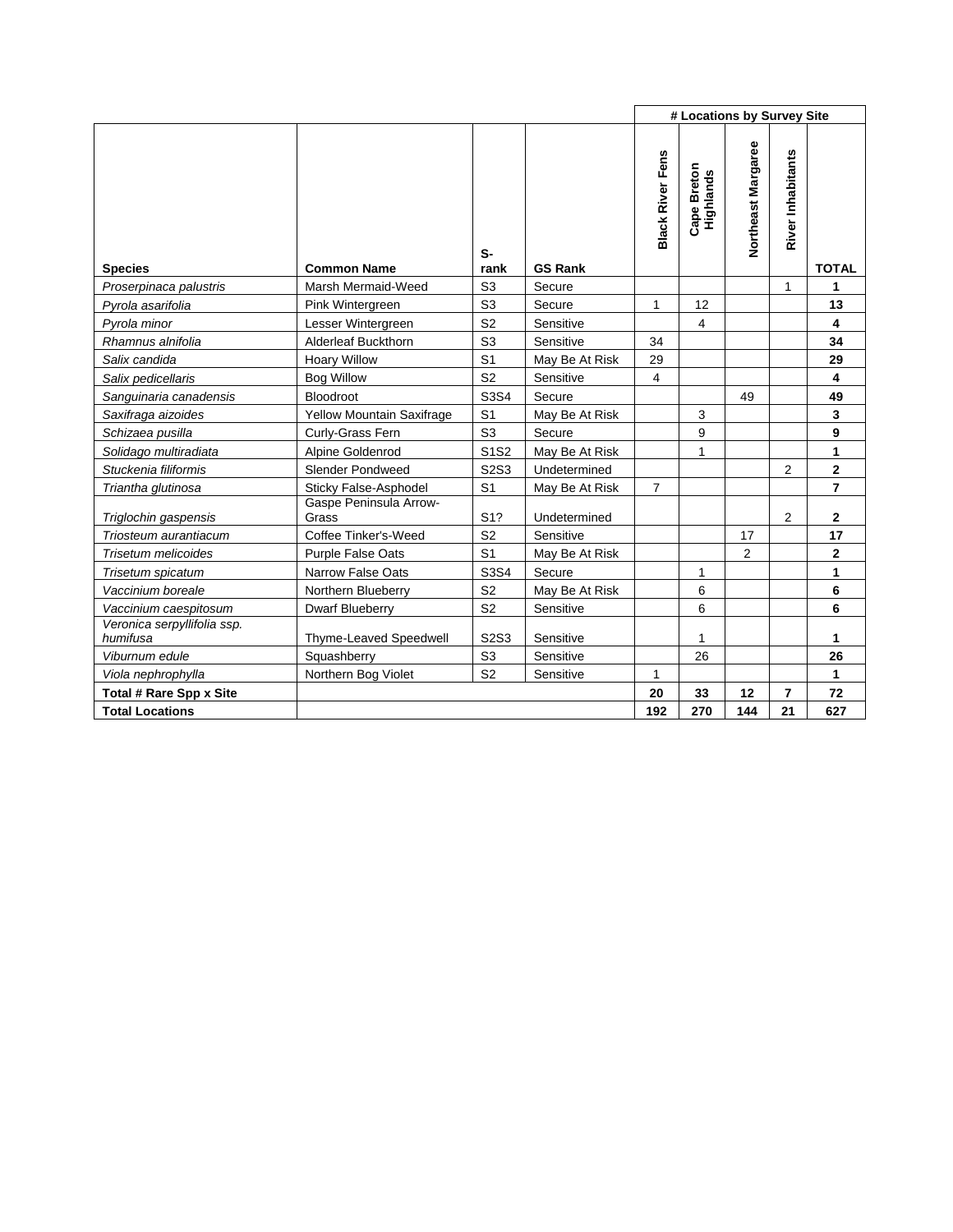**Table 2.** Comments on occurrences and significance of the most significant rare plant species observed during the Nova Scotia Species at Risk Conservation Fund fieldwork.

|                | Common                | <b>S-</b>      |                | Total #      |                                                                                                                                       |
|----------------|-----------------------|----------------|----------------|--------------|---------------------------------------------------------------------------------------------------------------------------------------|
| <b>Species</b> | <b>Name</b>           | rank           | <b>GS Rank</b> | locations    | <b>Comments</b>                                                                                                                       |
|                |                       |                |                |              | An Arctic disjunct species, found in one area on Big Southwest<br>Brook, at the site where it had been first found for Nova Scotia in |
|                |                       |                |                |              | the 1950s. Not seen at that site (the precise location of which                                                                       |
|                |                       |                |                |              | was unclear) since the early 1960s and known from no other                                                                            |
|                | Mountain              |                | May Be At      |              | locations in the province. It was growing on moist, deeply                                                                            |
| Oxyria digyna  | Sorrel                | S <sub>1</sub> | Risk           | 6            | shaded cliff ledges in a narrow ravine along the brook.                                                                               |
|                |                       |                |                |              | An Arctic disjunct species, found in one area on Big Southwest                                                                        |
|                |                       |                |                |              | Brook, at the site where it had been first found for Nova Scotia in                                                                   |
|                | Yellow                |                |                |              | the 1950s. Not seen at that site (the precise location of which<br>was unclear) since the early 1960s and known from only one         |
| Saxifraga      | Mountain              |                | May Be At      |              | other Nova Scotia location at Corney Brook gorge in the                                                                               |
| aizoides       | Saxifrage             | S <sub>1</sub> | Risk           | 3            | northwestern part of the national park.                                                                                               |
|                |                       |                |                |              | Five small populations found in rich floodplain forest and thickets                                                                   |
|                |                       |                |                |              | along the Northeast Margaree River. This species is common in                                                                         |
|                |                       |                |                |              | similar habitats in northern and western New Brunswick, but                                                                           |
| Elymus         | Wiegand's<br>Wild Rye | S <sub>1</sub> | May Be At      | 5            | very restricted in Nova Scotia to rich floodplain sites and is                                                                        |
| wiegandii      |                       |                | Risk           |              | significantly threatened as a result.<br>Found in three separate areas of Big Southwest Brook on                                      |
|                |                       |                |                |              | streamside cliff ledges, one of which had been previously                                                                             |
|                | Laurentian            |                |                |              | documented, although the location was not precisely known.                                                                            |
| Cystopteris    | <b>Bladder</b>        |                | May Be At      |              | Specimens were sent to Carl Rothfels, Ph.D. candidate in                                                                              |
| laurentiana    | Fern                  | S <sub>1</sub> | Risk           | 11           | Cystopteris taxonomy at Duke University, for genetic analysis.                                                                        |
|                |                       |                |                |              | Known in Nova Scotia only from the Black River Fens, where it                                                                         |
|                |                       |                |                |              | is locally abundant in the richest parts of the open fens. We                                                                         |
| Carex viridula |                       |                | May Be At      |              | recorded 11 locations of the species across all of the the open                                                                       |
| var. elatior   | A Sedge               | S <sub>1</sub> | Risk           | 11           | fen sites.                                                                                                                            |
|                |                       |                |                |              | Large population in rich floodplain thickets on River Inhabitants,<br>where it had previously been found in two other upstream        |
| Cinna          | Stout Wood            |                | May Be At      |              | locations. Only known from two other rivers (Stewiacke and                                                                            |
| arundinacea    | Reed-Grass            | S <sub>1</sub> | Risk           | 3            | Annapolis) in NS (Stewiacke and Annapolis).                                                                                           |
|                |                       |                |                |              | Local within Black River Fens in mucky, more sparsely                                                                                 |
|                |                       |                |                |              | vegetated depressions in open fen peat. Very rare in Nova                                                                             |
|                |                       |                |                |              | Scotia and restricted to seepy, calcareous river and sea shores                                                                       |
|                | Kalm's                |                | May Be At      |              | and fens. Previously known from Black River Fens, but our                                                                             |
| Lobelia kalmii | Lobelia               | S <sub>1</sub> | Risk           | 6            | records are the first to include precise location information.                                                                        |
|                |                       |                |                |              | Locally common within the Black River Fens, the only known<br>occurrence in Nova Scotia, where it is highly disjunct from the         |
|                |                       |                |                |              | next nearest sites in western Newfoundland, western Prince                                                                            |
|                |                       |                |                |              | Edward Island and northeastern New Brunswick. Ruth Newell is                                                                          |
|                |                       |                |                |              | currently writing a provincial status report on the species and                                                                       |
|                | Hoary                 |                | May Be At      |              | data from our 29 locations of the species has been passed on to                                                                       |
| Salix candida  | Willow                | S <sub>1</sub> | Risk           | 29           | her to help inform that document.                                                                                                     |
|                |                       |                |                |              | Locally fairly common within the richest parts of the open fens at                                                                    |
|                | Sticky                |                |                |              | Black River. Already known from the site and from one other<br>Nova Scotia location at Cheticamp River (where it likely               |
| Triantha       | False-                |                | May Be At      |              | occurred on seepy, calcareous river shore), but our records                                                                           |
| glutinosa      | Asphodel              | S <sub>1</sub> | <b>Risk</b>    | 7            | were the first to include precise location information.                                                                               |
|                |                       |                |                |              | One small population found at Big Southwest Brook, from an                                                                            |
|                |                       |                |                |              | area where it had been previously documented in the 1950s.                                                                            |
| Cryptogramma   | Fragile               |                | May Be At      |              | Restricted to cliffs that are at least somewhat calcareous and                                                                        |
| stelleri       | Rockbrake             | S <sub>1</sub> | Risk           | 1            | known from about 6 Nova Scotia locations.                                                                                             |
|                |                       |                |                |              | Previously known in Nova Scotia from only three locations, we                                                                         |
|                |                       |                |                |              | found it to be common across the Cape Breton Highlands in<br>mucky peat soils around the transition zones between open and            |
|                |                       |                |                |              | forested peatlands and in some semi-open seepage                                                                                      |
|                |                       |                |                |              | communities on valley slopes. It had previously likely been                                                                           |
|                |                       |                |                |              | overlooked and/or misidentified because of similarity to other                                                                        |
|                |                       |                |                |              | sedge species, especially Atlantic Sedge (Carex atlantica ssp.                                                                        |
| Carex          | Wiegand's             |                | May Be At      |              | atlantica). The species is a globally uncommon endemic to                                                                             |
| wiegandii      | Sedge                 | S <sub>1</sub> | Risk           | 36           | northeastern North America.                                                                                                           |
|                |                       |                |                |              | Two widely separated sites found on moist rock outcrop ledges                                                                         |
|                |                       |                |                |              | along the Northeast Margaree River. This species is otherwise<br>known in Nova Scotia from a single occurrence at Indian Brook        |
|                |                       |                |                |              | in Victoria County and had not been documented in Nova Scotia                                                                         |
| Trisetum       | Purple                |                | May Be At      |              | since the 1950s. It is fairly common in similar habitats in                                                                           |
| melicoides     | <b>False Oats</b>     | S <sub>1</sub> | Risk           | $\mathbf{2}$ | northern New Brunswick.                                                                                                               |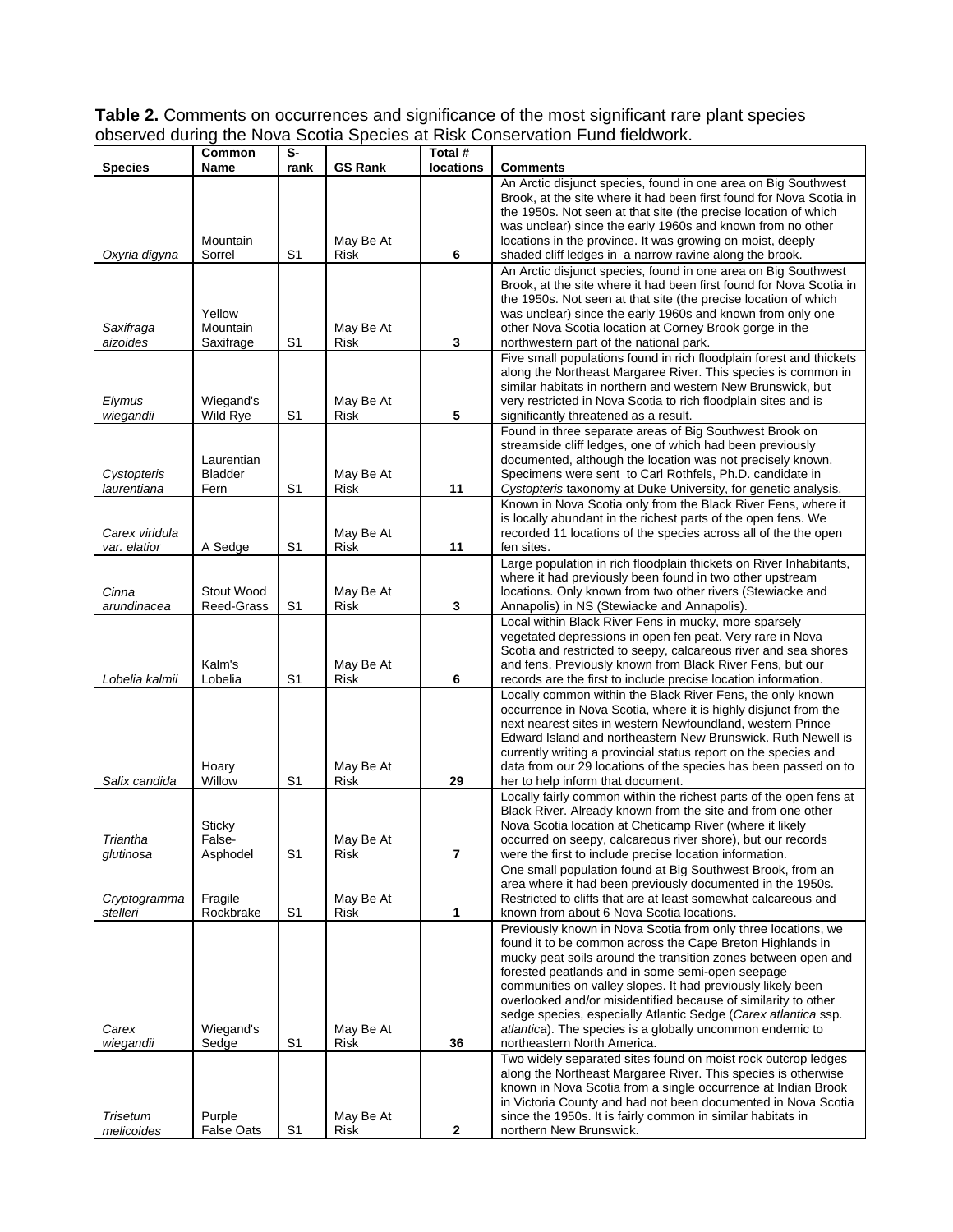| <b>Species</b>           | Common<br>Name   | S-<br>rank                    | GS Rank           | Total #<br>locations | <b>Comments</b>                                                                                                                   |
|--------------------------|------------------|-------------------------------|-------------------|----------------------|-----------------------------------------------------------------------------------------------------------------------------------|
|                          | Gaspe            |                               |                   |                      | Found in saltmarsh on lower River Inhabitants. A relatively                                                                       |
|                          | Peninsula        |                               |                   |                      | recently segregated species poorly documented in Nova Scotia,                                                                     |
| Triglochin               | Arrow-           |                               |                   |                      | it appears to be fairly common in suitable habitat throughout the                                                                 |
| gaspensis                | Grass            | S <sub>1</sub> ?              | Undetermined      | 2                    | province meaning that the status ranks need updating.                                                                             |
|                          |                  |                               |                   |                      | Found in one location on a high cliff ledge on the upper Big                                                                      |
| Solidago                 | Alpine           |                               | May Be At         |                      | Southwest Brook, which was a new site, although the species                                                                       |
| multiradiata             | Goldenrod        | S <sub>1</sub> S <sub>2</sub> | Risk              | 1                    | had been documented from the brook previously.                                                                                    |
|                          |                  |                               |                   |                      | One site found in a moist ditch along the old railway bed at                                                                      |
|                          |                  |                               |                   |                      | Black River Fens. This is a species of moist, often seepy, sites<br>with calcareous soil, which restricts its occurrence in Nova  |
|                          | Bebb's           |                               | May Be At         |                      | Scotia. Known from about 5 other provincial locations but was                                                                     |
| Carex bebbii             | Sedge            | S1S2                          | Risk              | 1                    | not previously documented from the Black River area.                                                                              |
|                          |                  |                               |                   |                      | Found in four locations on cliff ledges along Big Southwest                                                                       |
|                          |                  |                               |                   |                      | Brook. Undetermined status and the broad range S-rank (S1S3)                                                                      |
|                          |                  |                               |                   |                      | reflect uncertainty about its status vs. the similar H. selago, from                                                              |
|                          |                  |                               |                   |                      | which it was recently separated. It is likely that most or all NS                                                                 |
|                          | Appalachian      |                               |                   |                      | records of H. selago are actually H. appalachiana, in which the                                                                   |
| Huperzia                 | Fir-             |                               |                   |                      | species would deserve S3 status and would probably be                                                                             |
| appalachiana             | Clubmoss         | S <sub>1</sub> S <sub>3</sub> | Undetermined      | 4                    | considered Secure.                                                                                                                |
|                          |                  |                               |                   |                      | All occurrences were within one population in a good remnant<br>floodplain sugar maple - white ash forest on the Northeast        |
|                          |                  |                               |                   |                      | Margaree River. The site represents the largest population                                                                        |
|                          |                  |                               |                   |                      | known for the species in Cape Breton and is one of the largest                                                                    |
| Caulophyllum             | <b>Blue</b>      |                               | May Be At         |                      | in Nova Scotia. The species is restricted in Nova Scotia to rich                                                                  |
| thalictroides            | Cohosh           | S <sub>2</sub>                | Risk              | 4                    | floodplain sites and is significantly threatened as a result.                                                                     |
|                          |                  |                               |                   |                      | Was fairly consistently present on drier peaty hummocks                                                                           |
|                          |                  |                               |                   |                      | (probably representing sites with bedrock approaching the peat                                                                    |
|                          |                  |                               |                   |                      | surface) within open peatland on the Cape Breton Highlands. A<br>potential threat from hybridization with the more common Velvet- |
| Vaccinium                | Northern         |                               | May Be At         |                      | leaf Blueberry (Vaccinium myrtilloides) means the status ranks                                                                    |
| boreale                  | Blueberry        | S <sub>2</sub>                | Risk              | 6                    | are rarer/more threatened than they otherwise would be.                                                                           |
|                          |                  |                               |                   |                      | Common to locally abundant in Black River Fens, where we                                                                          |
|                          | Showy            |                               |                   |                      | documented 26 locations. Very rare in Nova Scotia overall,                                                                        |
| Cypripedium              | Lady's-          |                               | May Be At         |                      | where it is restricted to calcareous swamps and fens and subject                                                                  |
| reginae                  | Slipper          | S <sub>2</sub>                | Risk              | 26                   | to a relatively high level of threat because of habitat alteration.                                                               |
|                          |                  |                               |                   |                      | Five small populations found in rich floodplain forest and thickets                                                               |
|                          | Smoother         |                               |                   |                      | along the Northeast Margaree River. It is rare throughout the                                                                     |
| Osmorhiza<br>longistylis | Sweet-<br>Cicely | S <sub>2</sub>                | May Be At<br>Risk | 9                    | Maritime provinces and is largely restricted in Nova Scotia to                                                                    |
|                          |                  |                               |                   |                      | rich floodplain sites, making it significantly threatened.<br>Local within Black River Fens in mucky, more sparsely               |
|                          |                  |                               |                   |                      | vegetated depressions in open fen peat plus one very large                                                                        |
|                          |                  |                               |                   |                      | population in mucky margins of a calcareous pond created by                                                                       |
|                          |                  |                               |                   |                      | the old railway bed. Very rare in Nova Scotia and restricted to                                                                   |
|                          |                  |                               |                   |                      | seepy, calcareous river shores and fens. Previously known from                                                                    |
| Eleocharis               | Few-Flower       |                               | May Be At         |                      | Black River Fens, but our records are the first to include precise                                                                |
| quinqueflora             | Spikerush        | S <sub>2</sub>                | Risk              | 3                    | location information.                                                                                                             |
|                          |                  |                               |                   |                      | Locally common on drier rock outcrops along the shores of Big<br>Southwest Brook and the North Aspy River, where we               |
|                          |                  |                               |                   |                      | documented 24 locations. The species is a globally rare (G2)                                                                      |
| Hieracium                | Robinson's       |                               |                   |                      | endemic to northeastern North America with a significant portion                                                                  |
| robinsonii               | Hawkweed         | S <sub>2</sub>                | Sensitive         | 24                   | of known sites in Cape Breton.                                                                                                    |
|                          |                  |                               |                   |                      | Locally fairly common within the richest parts of the Black River                                                                 |
|                          |                  |                               |                   |                      | Fens, where it was already known from old, low precision                                                                          |
|                          |                  |                               |                   |                      | records. Restricted to calcareous sites and known from only 6                                                                     |
| Galium                   | Bog              |                               |                   |                      | provincial occurrences. Status ranks likely over-estimate                                                                         |
| labradoricum             | <b>Bedstraw</b>  | S <sub>2</sub>                | Sensitive         | 23                   | abundance of the species.                                                                                                         |
|                          |                  |                               |                   |                      | Some very large populations found in the southern part of Cape<br>Breton Highlands National Park in semi-open, moose-             |
|                          |                  |                               |                   |                      | suppressed forest. All other Nova Scotia occurrences are from                                                                     |
|                          |                  |                               |                   |                      | river shore rock outcrops or sites relatively near rivers. If such                                                                |
|                          |                  |                               |                   |                      | occurrences were widespread in Cape Breton Highlands, the                                                                         |
|                          |                  |                               |                   |                      | provincial status ranks might need to be revised. The species is                                                                  |
|                          |                  |                               |                   |                      | known in Nova Scotia from only six different river systems, but is                                                                |
| Vaccinium                | Dwarf            |                               |                   |                      | common across Canada and is widespread along northern New                                                                         |
| caespitosum              | <b>Blueberry</b> | S <sub>2</sub>                | Sensitive         | 6                    | Brunswick rivers.                                                                                                                 |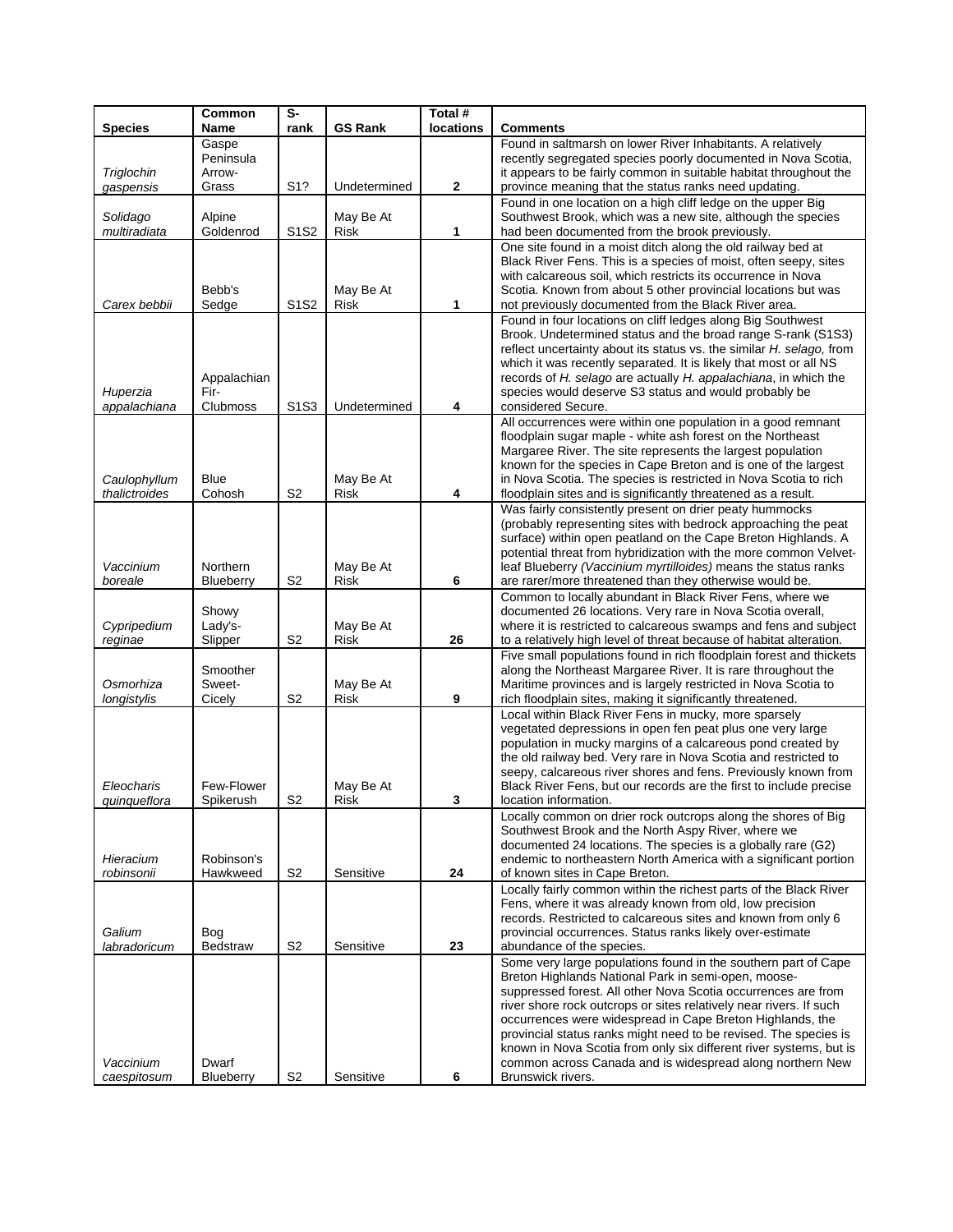|                | Common      | S-                            |                | Total #          |                                                                      |
|----------------|-------------|-------------------------------|----------------|------------------|----------------------------------------------------------------------|
| <b>Species</b> | <b>Name</b> | rank                          | <b>GS Rank</b> | <b>locations</b> | <b>Comments</b>                                                      |
|                |             |                               |                |                  | Large populations in the slightly brackish upper tidal section of    |
|                |             |                               |                |                  | River Inhabitants, where it was not previously known. It is rare     |
|                |             |                               |                |                  | throughout the Maritime provinces and is only known from about       |
| Stuckenia      | Slender     |                               |                |                  | 10 provincial sites in fairly basic waters, all of which are in Cape |
| filiformis     | Pondweed    | S <sub>2</sub> S <sub>3</sub> | Undetermined   |                  | Breton.                                                              |

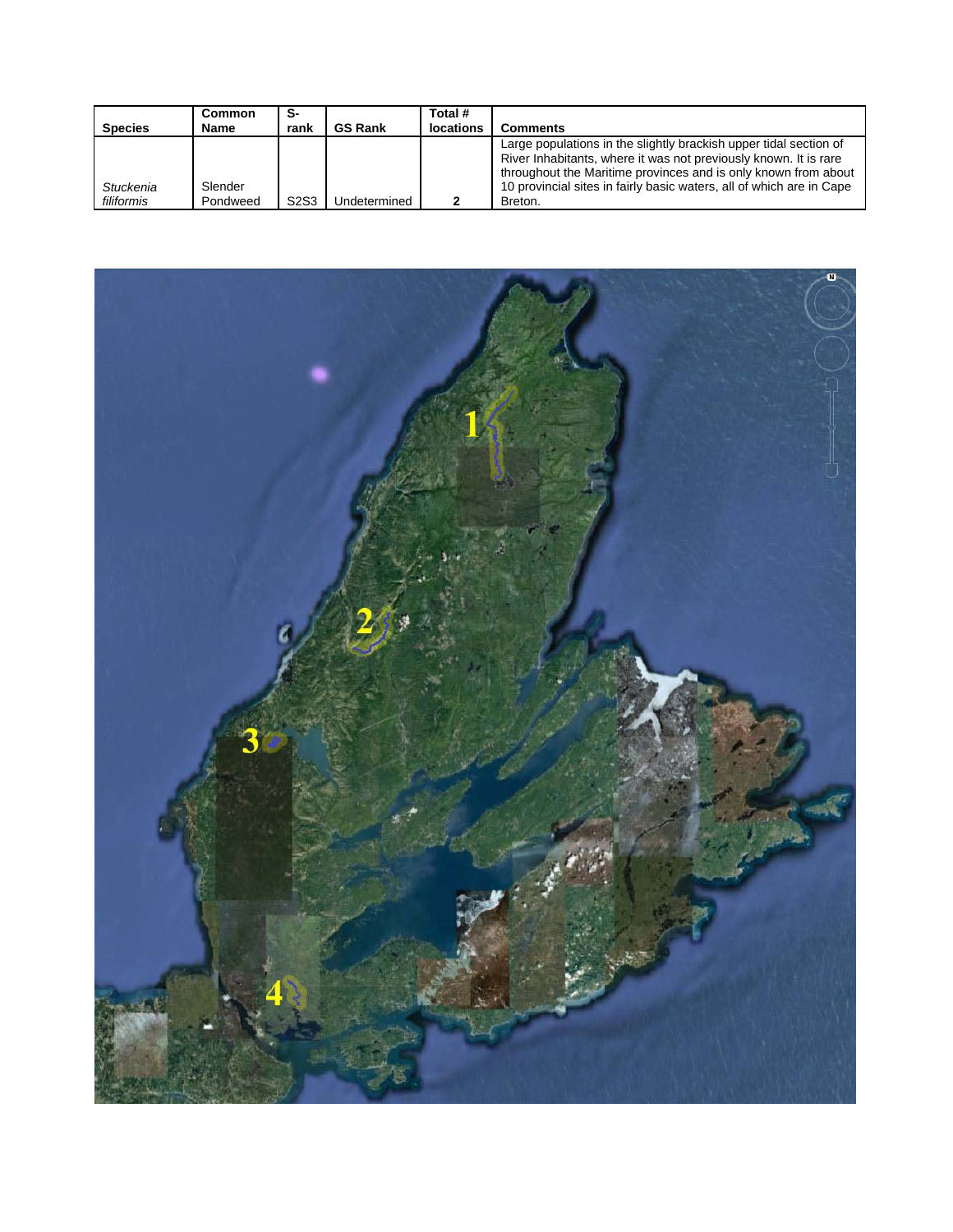**Figure 1.** Field site locations (highlighted with yellow shading) within Cape Breton, Nova Scotia. Site 1 = Cape Breton Highlands (Cheticamp Flowage to Big Intervale, Aspy River), Site 2 = Northeast Margaree River, Site 3 = Black River Fens, Site 4 = River Inhabitants.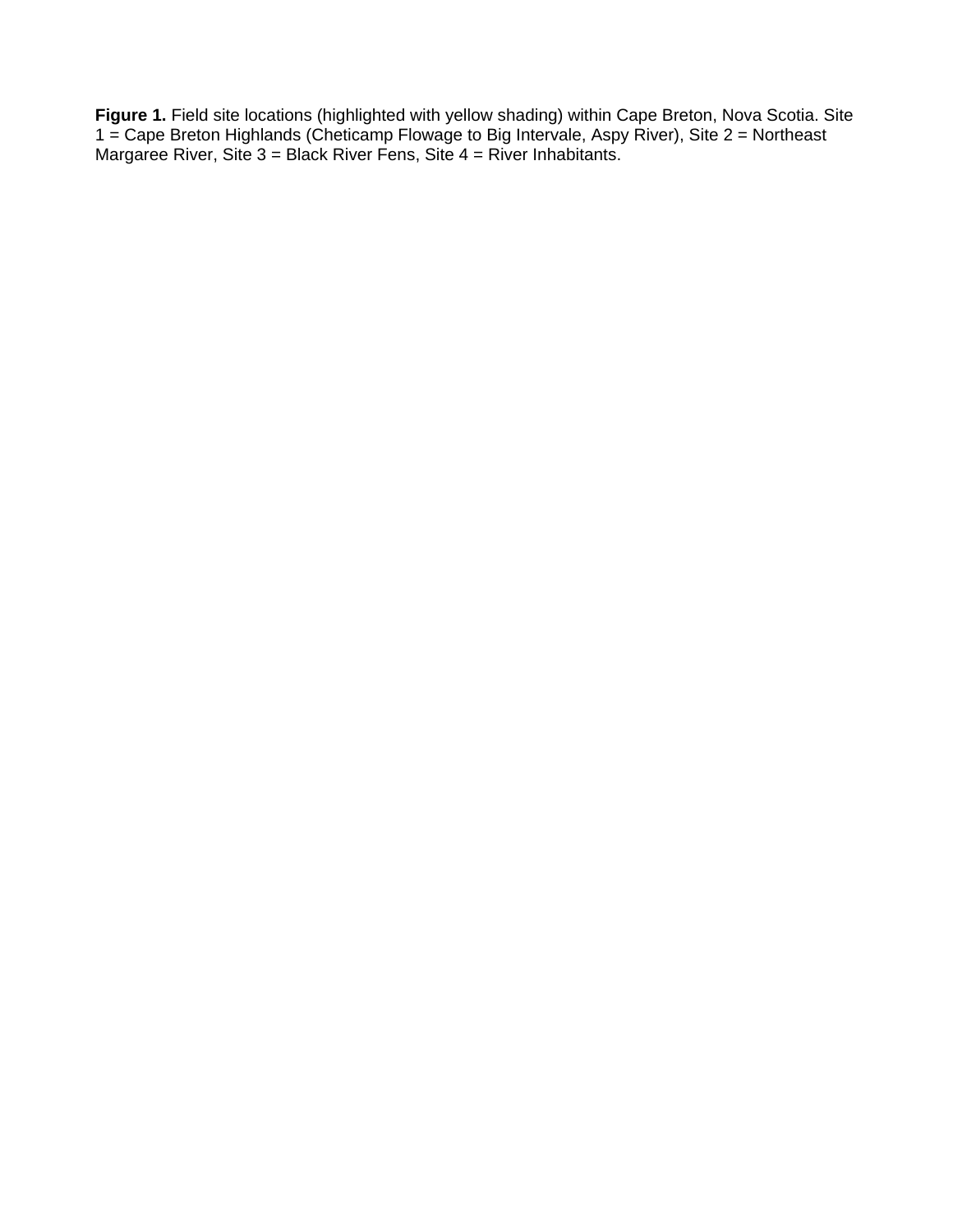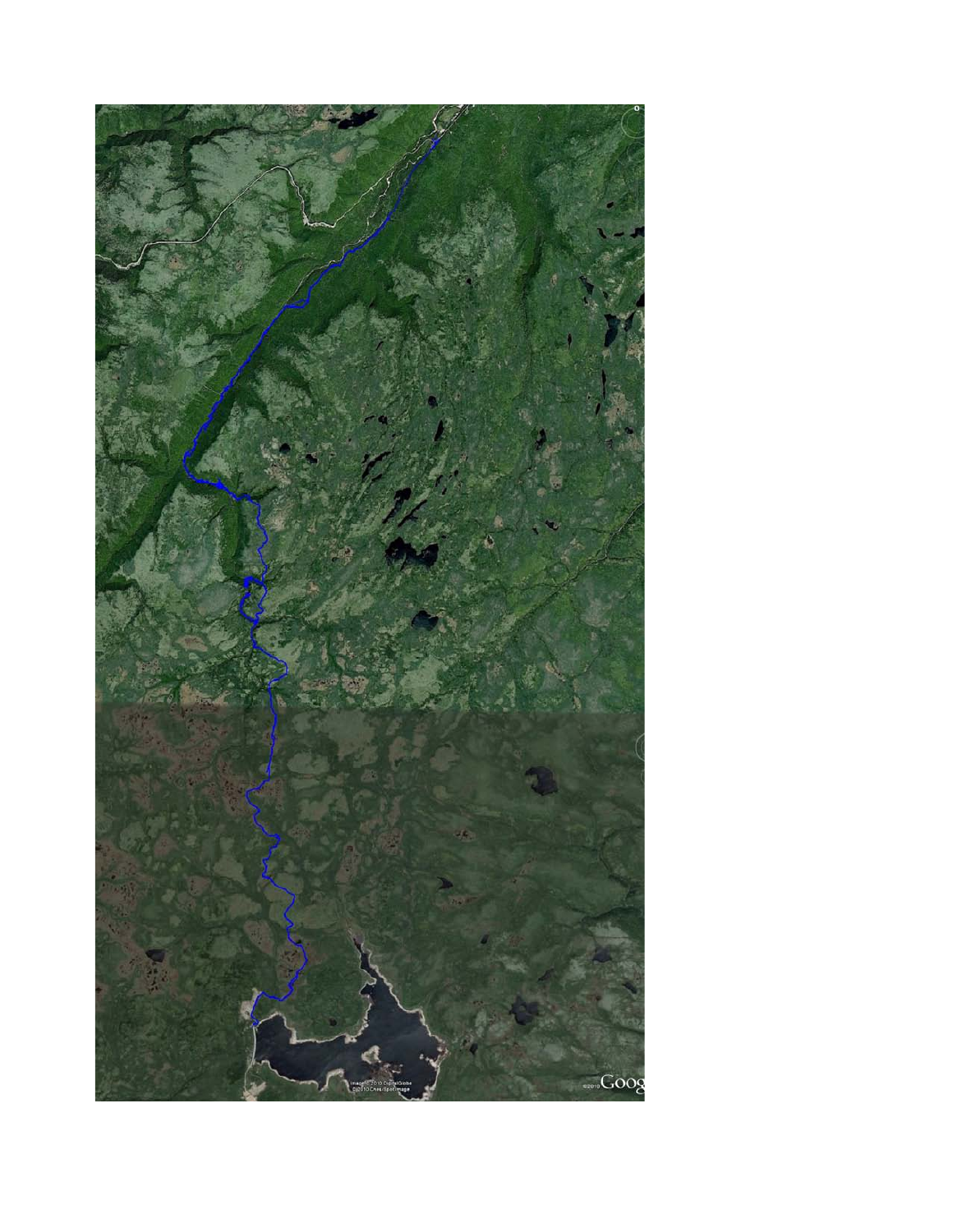**Figure 2.** Tracks (blue lines) taken by Sean Blaney and David Mazerolle during Cape Breton Higlands fieldwork, July 14-16, 2010. Map is aligned north and is 22 km top to bottom. Map from Google Earth.



**Figure 3.** Tracks (blue lines) taken by Sean Blaney and David Mazerolle during fieldwork on the Northeast Margaree River, July 22-23, 2010. Map is aligned north and is 10 km top to bottom. Map from Google Earth.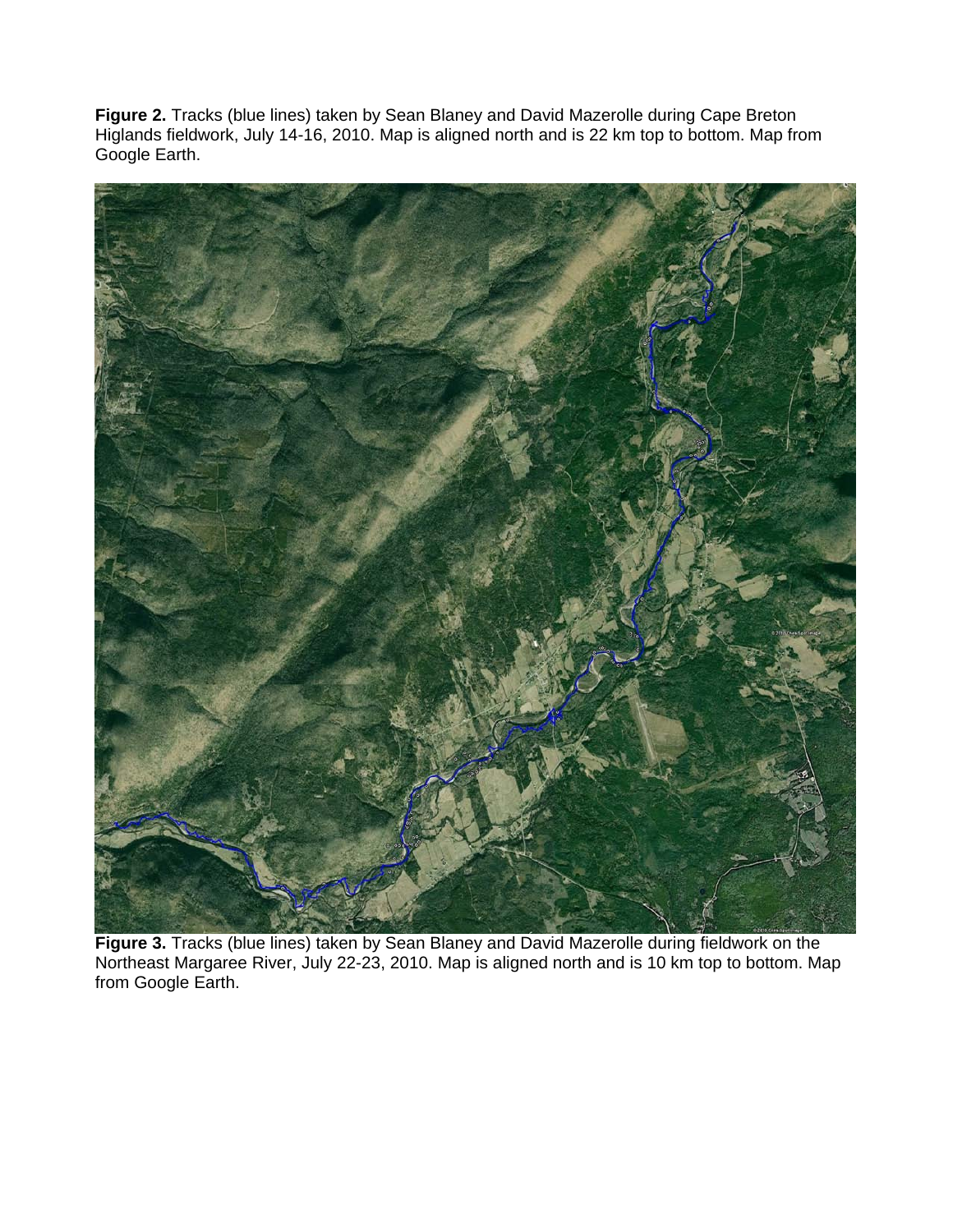

**Figure 4.** Tracks (blue lines) taken by Sean Blaney and David Mazerolle during fieldwork on the Northeast Margaree River, July 21, 2010. Map is aligned north and is 3.75 km top to bottom. Map from Google Earth.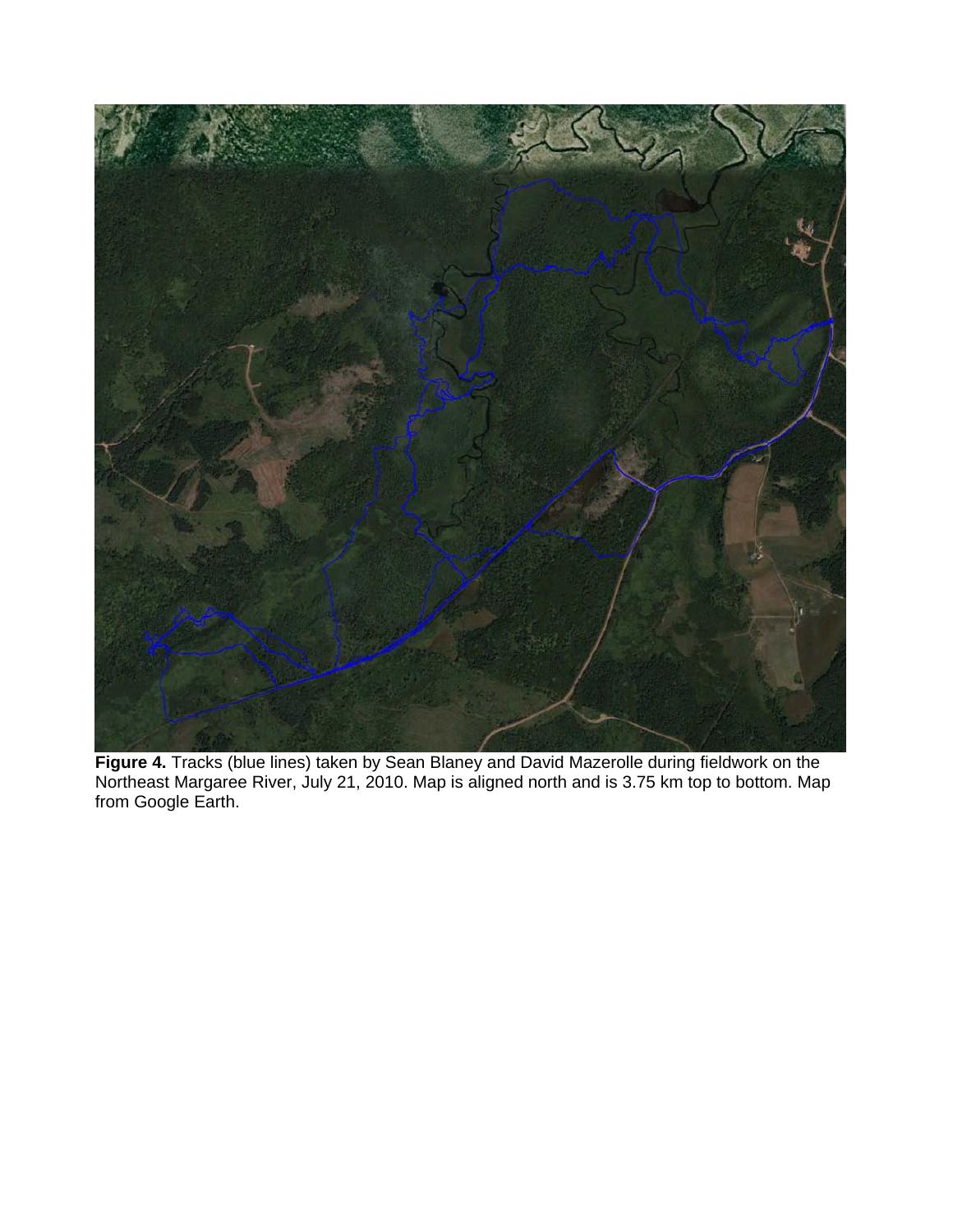